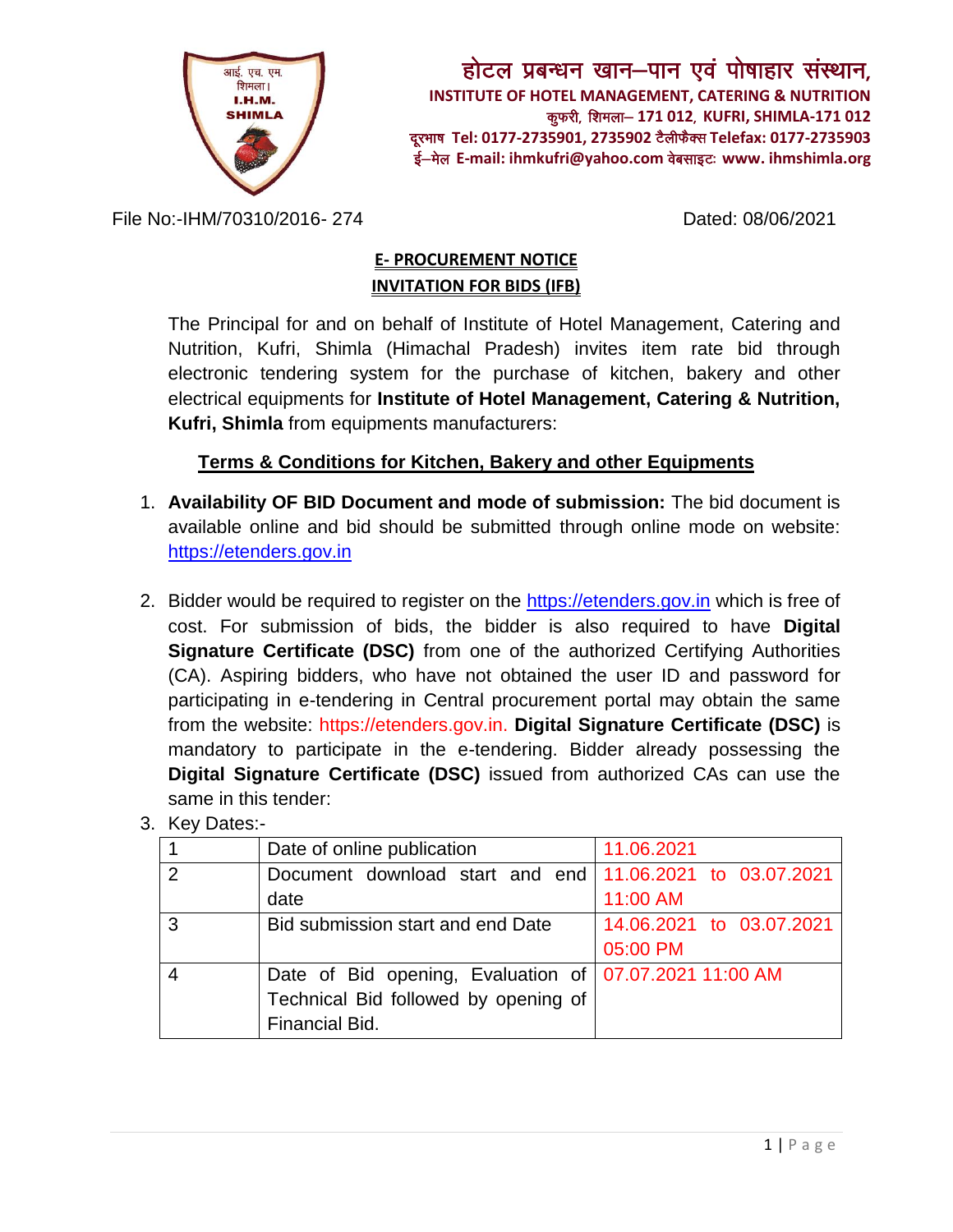- 4. **TENDER DETAILS:** The tender documents shall be uploaded online in two covers: **(i) Cover 1 & (ii) Cover 2. Cover 1** shall contain scanned copies of all "Technical Documents/ Eligibility information" and **Cover 2** shall contain "BOQ Financial Bid", where contractor will quote his rate for each item.
- 5. **SUBMISSION OF ORIGINAL DOCUMENTS/ TECHNICAL BID:** The bidders are required to upload following documents for technical bid :
	- a) RTGS/NEFT UTR No. of the cost of bid document and bid security/Earnest Money Deposit (EMD).
	- b) Original affidavit regarding correctness of information furnished.
	- c) Copy of PAN Number.
	- d) Copy of GSTIN.
	- e) Affidavit that bidder is renowned manufacturer of kitchen and bakery equipments.
	- f) Product profile of company along with turnover certificate issued by Chartered Accountant for last 3 years having minimum turnover of **20 Crores** each year for manufacturer of kitchen equipments.
	- g) Authorization of the Manufacturer / Company that he is authorized to bid in this specific tender on his behalf.
	- h) Copy of affidavit duly notarized on non-judicial paper undertaking that the bidder has not been blacklisted / debarred by any organization.
	- i) Copy of proof of own office or its associates that the manufacturers has provided services in 4 star category Hotels or above for the three years in the state of Himachal Pradesh.
- 6. The successful bidder/supplier will have to give the certificate with the agreement that the rates charged are as per the Company's whole sale rates and are not more than the rates given to other Govt. organization.
- 7. The earnest money amounting to Rs. 02 lakh (rupees two lakh only) and tender fee amounting to Rs. 2,000/- must be paid in the Saving Bank Account as mentioned below through RTGS, NEFT or IMPS before the date and time of opening of Technical bid. The Technical bids of only those bidders will be opened for which EMD and tender fee is received before opening of technical bid.

| <b>Bank details</b>   |                                |  |
|-----------------------|--------------------------------|--|
| Name of bank          | UCO Bank, Kufri Branch, Shimla |  |
| Saving account number | 15420100000393                 |  |
| <b>IFSC</b>           | <b>UCBA0001542</b>             |  |

8. Rates should be inclusive of GST and other packaging and Transportation, installation at IHM premises etc.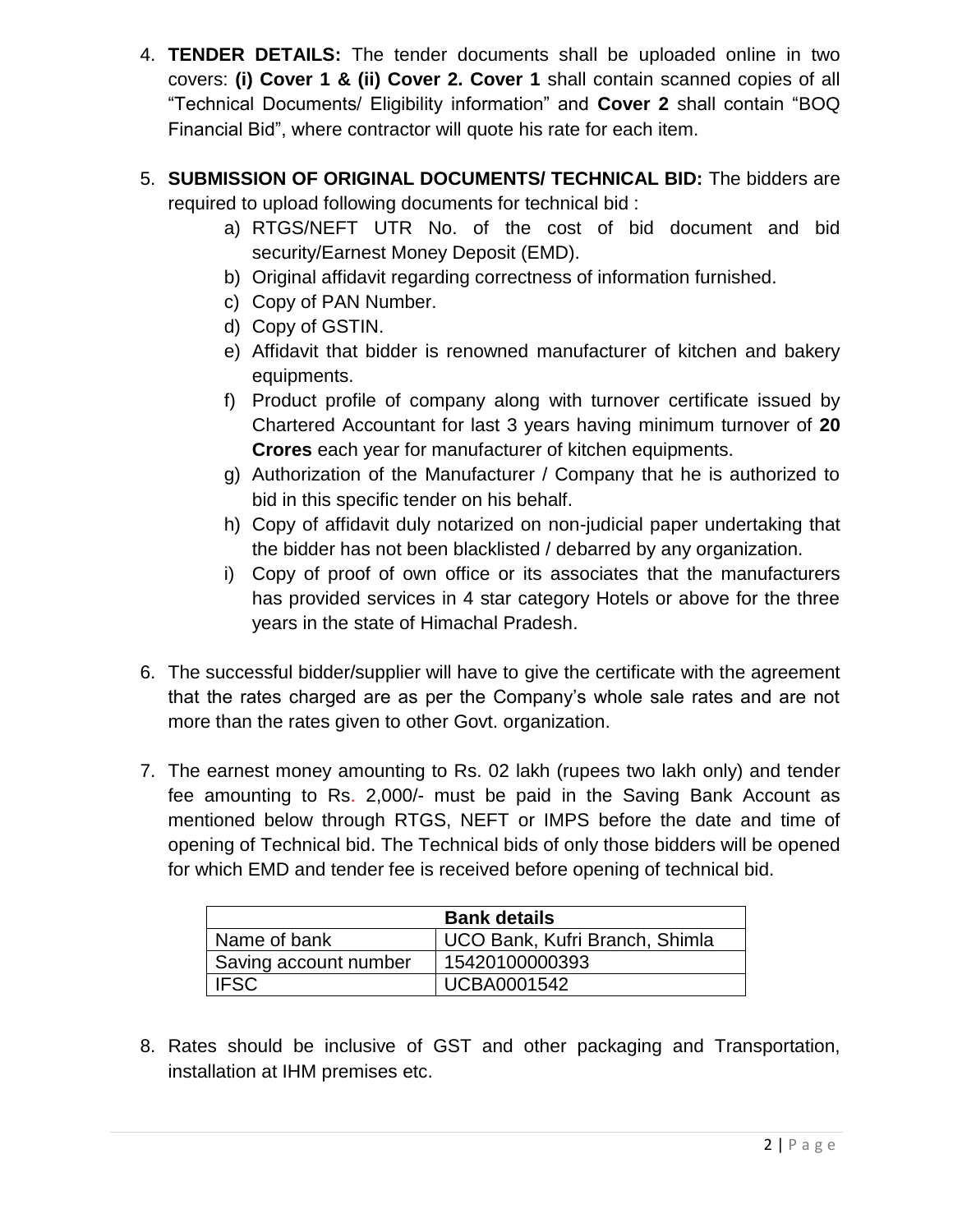- 9. All the tender conditions including statutory requirement will be strictly followed by the successful bidder/supplier. All statutory deductions, if required, will be carried out from the firm's bill and exemption, if any, shall be mentioned prior with necessary supporting documents.
- 10.The successful bidder/supplier has to confirm his acceptance in writing or through email [\(ihmkufri@yahoo.com,](mailto:ihmkufri@yahoo.com) subject **"Supply Order Acceptance"**) within 05 days of receipt of the supply order failing which it will be assumed that you are not interested in the offer and the supply order will be issued to next eligible bidder.
- 11.The complete delivery, installation testing and commissioning of equipments at the destination shall be within 45 days from the date of receipt of acceptance letter and supply order failing which penalty @ 0.5% of the purchase order value will be recovered for every week's delay or EMD shall also be liable to be forfeited.
- 12.The EMD of the successful bidder/supplier will be converted into security till the validity of warranty period i.e. 03 years and will be refunded without interest after the expiry of the same provided no complaint regarding the product is pending. The successful bidder/supplier can also submit pledged FDR with Principal, IHM, Kufri, Shimla for security.
- 13.The successful bidder/supplier shall deliver and install the equipments at the destination as specified i.e. Institute of Hotel Management, Catering and Nutrition, Kufri, Shimla – 171 012 (Himachal Pradesh). The equipments supplied/installed should have proper seal of the firm and with a logo of Institute of Hotel Management, Catering and Nutrition, Kufri, Shimla – 171 012 (Himachal Pradesh) by the successful bidder along with numbering of the items.
- 14.The warranty period for the maintenance of the equipments **(equipments falls under warranty as mentioned in BOQ)** supplied and installed should be 03 year from the date of installation of the equipments at the Institute.
- 15.The equipments supplied and installed should be new and in good working condition in all respect. Nothing extra will be paid for transportation/installation etc.
- 16.The Tender Processing Committee members can visit the site of manufacturing unit to verify the authenticity/quality of the material used any time after the supply order.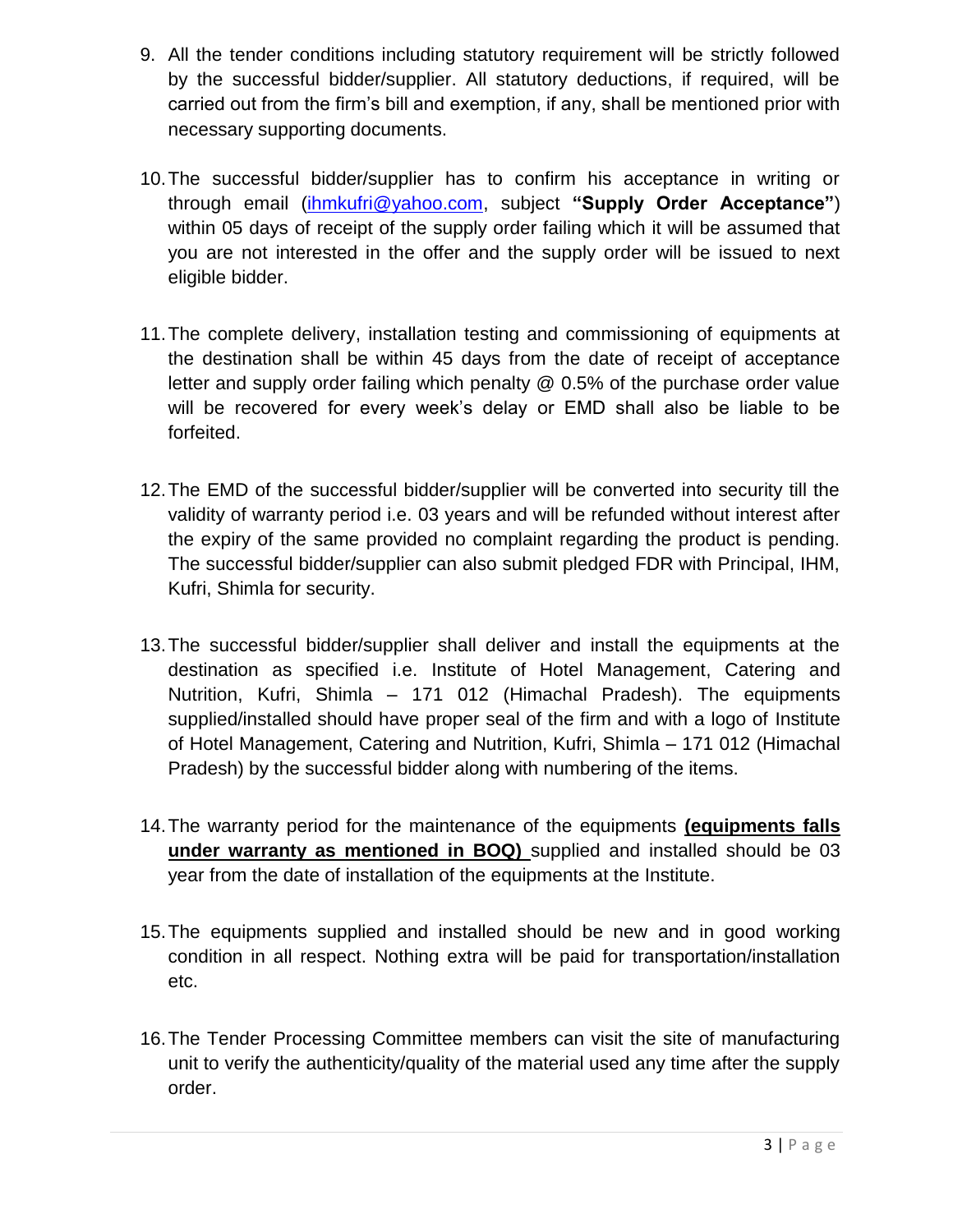- 17.All the equipments received should be subject to verification, with the specification and approval of the committee at the time of receiving. The equipments not matching the specification or not in good condition will be rejected by the management/committee. In case of rejection of any item, it is the responsibility of the bidder to take back the rejected item at his own cost within 07 days.
- 18.No escalation of rates will be allowed under any circumstances.
- 19.The successful bidder/supplier will have to enter into an agreement before the supply and installation of the equipments.
- 20.All the sources (men, material, tools & equipments, fuel consumable, scaffolding etc.) if required have to be arranged by the supplier itself for the supply & installation of the items at the Institute's premises.
- 21.All the work shall be carried out at as per the standard prescribed by the committee/authority and statues & modification, if any, needed shall be carried out at no extra cost.
- 22.All the refrigerators/cooling machines should be with proper calibrated temperature indicator and puff insolated doors with no air cooling loss.
- 23.The supplier will have to maintain and provide service of the equipments supplied at least for 03 years in all respects.
- 24.The material should not be packed in plastic or polythene etc. as the same is banned in the state of Himachal Pradesh.
- 25.Any dispute arising out of this contract will be under the jurisdiction of High Court, Shimla (Himachal Pradesh).
- 26.Any modification/corrigendum for this tender will be published on website [www.ihmshimla.org.](http://www.ihmshimla.org/) All bidders are requested to visit this website regularly for latest updates, if any.
- **27.The management reserves the right to award the work to a single vendor on the basis of the rates quoted.**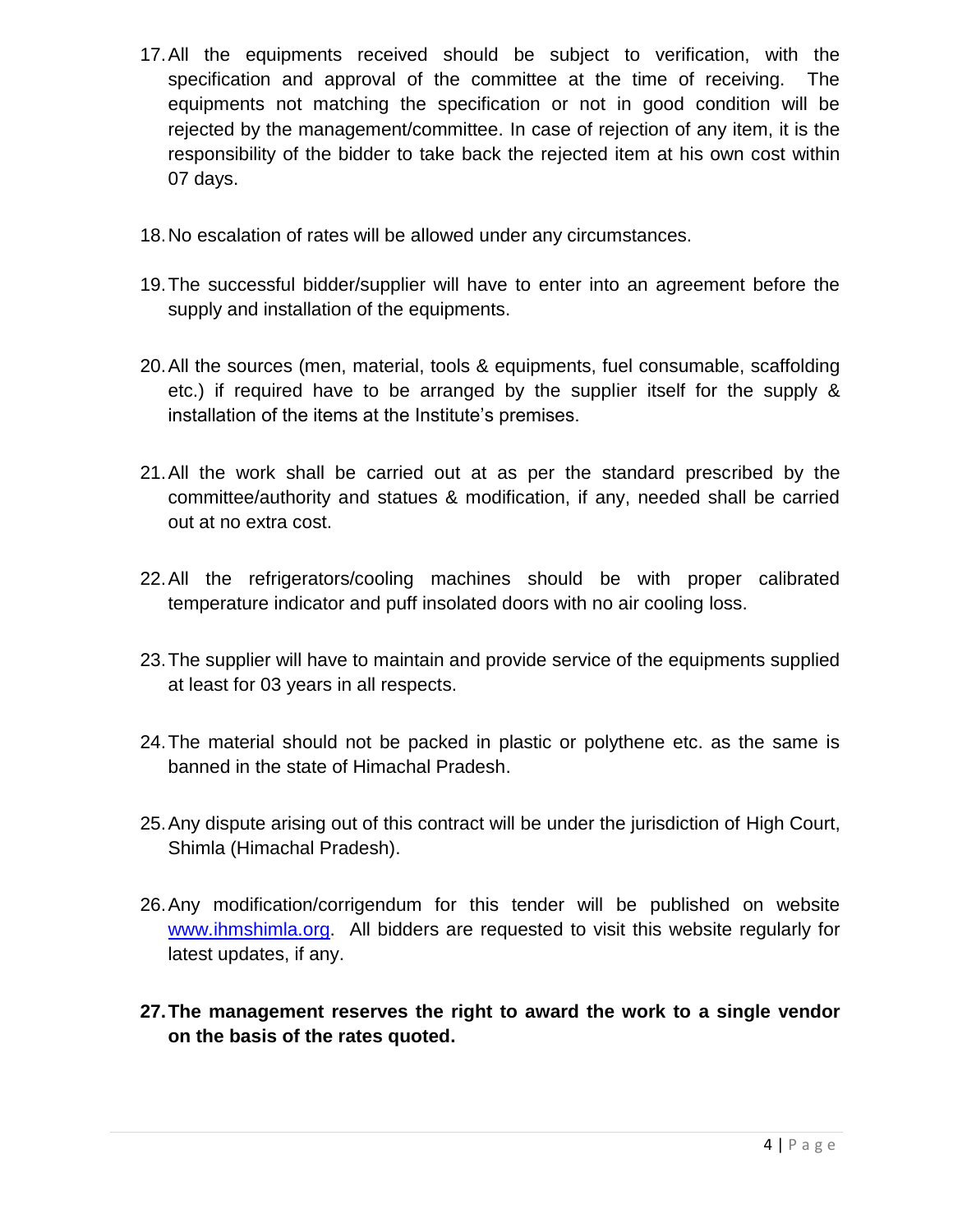- **28.The bidder has to quote rates for all items failing which the bid would be rejected straightaway.**
- **29.The Principal, IHM, Kufri, Shimla (Himachal Pradesh) reserves the right to cancel this tender without assigning any reasons thereof.**

 **-Sd/- PRINCIPAL**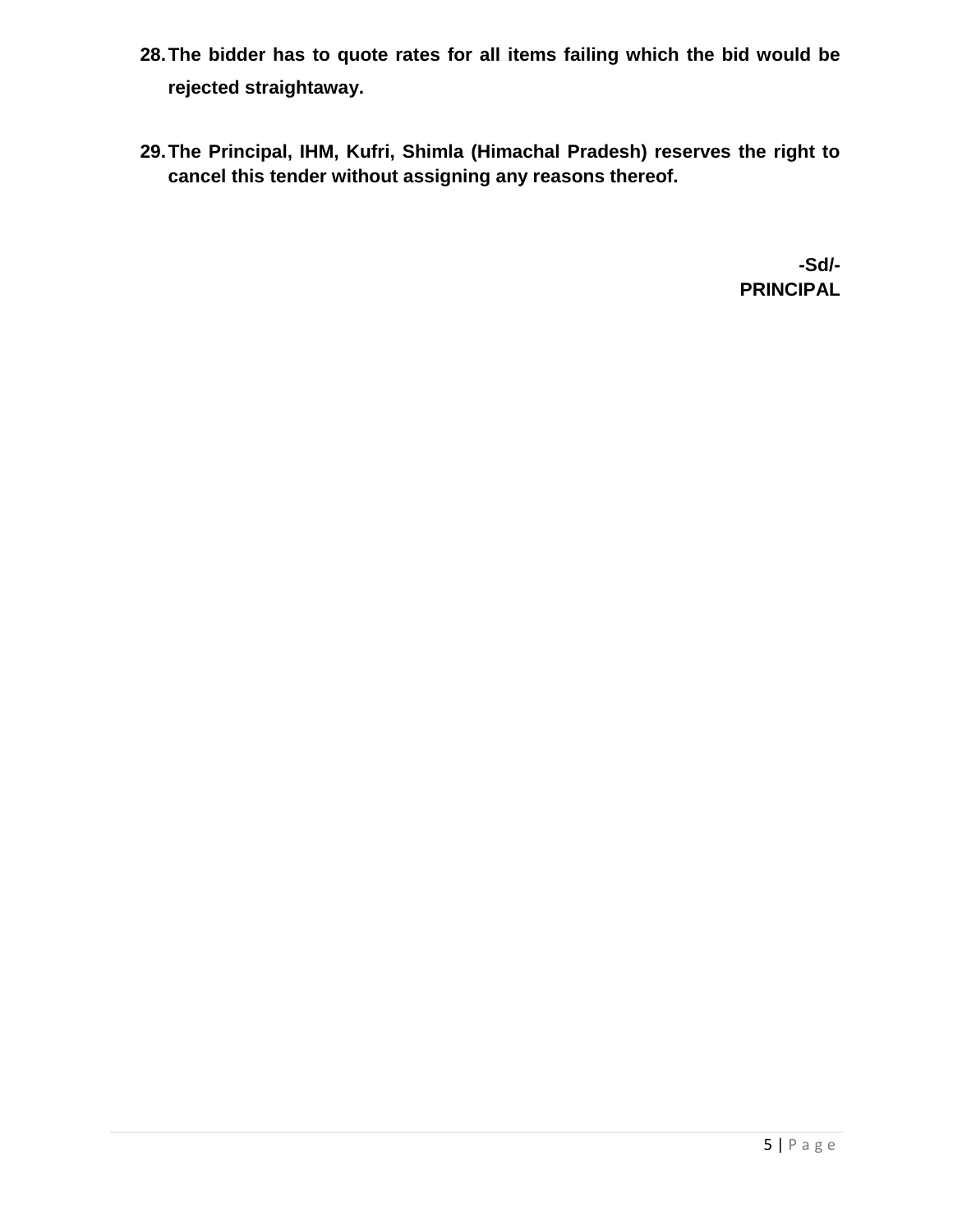### **AFFIDAVIT**

I, \_\_\_\_\_\_\_\_\_\_\_\_\_\_\_\_\_\_\_\_\_\_\_\_ (name of bidder) aged \_\_\_\_\_\_\_\_ years son of  $R/\sigma$ 

in capacity of \_\_\_\_\_\_\_\_\_\_\_\_\_\_\_\_\_\_\_\_\_\_\_\_\_\_\_\_\_(owner/ designation in firm/ company) do hereby solemnly affirm and declare on as under:-

- 1. That I am/ we are a manufacturer of kitchen equipments under the name \_\_\_\_\_\_\_\_\_\_\_\_\_\_\_\_\_\_\_\_\_\_\_\_ (Name of the Firm/ Company).
- 2. That no members of my family or my near relatives relates to officers/ officials posted in IHM, Kufri, Shimla (Himachal Pradesh).
- 3. That I have gone through and understood the tender document issued by IHM, Kufri, Shimla (Himachal Pradesh) for the supply and installation of kitchen equipments.
- 4. That all the documents submitted by me are true and correct to the best of my knowledge and belief and in case, these are proved false, then I shall be liable for prosecution under law.

#### **DEPONENT**

### **VERIFICATION**

I, the above named deponent do hereby verify that the contents of my above affidavit are true and correct to the best of my personal knowledge and belief. No part of it is false and nothing material has been concealed there from. Verified at  $\Box$  on this  $\Box$  day of  $\Box$ , 2021.

**DEPONENT**